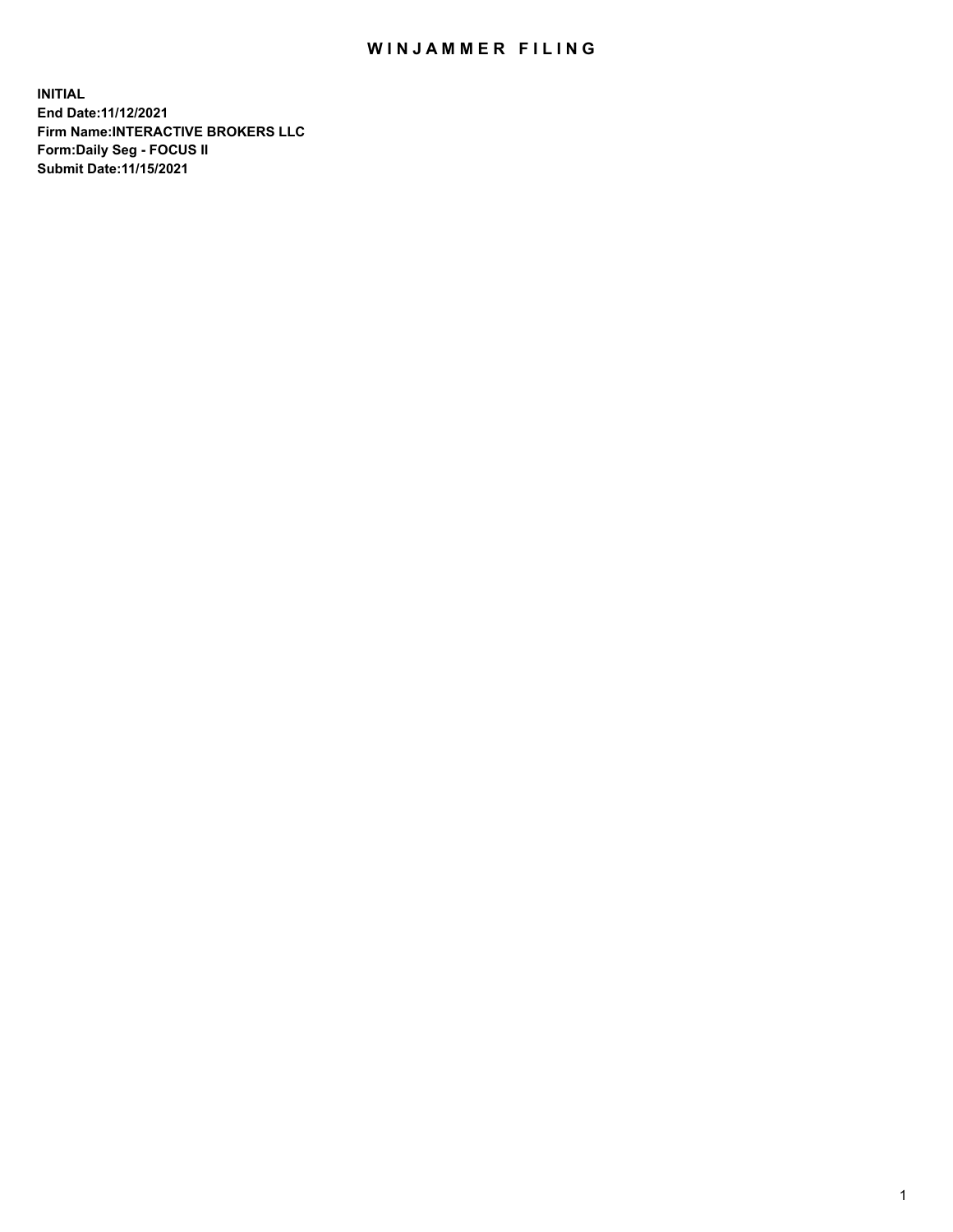**INITIAL End Date:11/12/2021 Firm Name:INTERACTIVE BROKERS LLC Form:Daily Seg - FOCUS II Submit Date:11/15/2021 Daily Segregation - Cover Page**

| Name of Company                                                                                                                                                                                                                                                                                                                | <b>INTERACTIVE BROKERS LLC</b>                                                                           |
|--------------------------------------------------------------------------------------------------------------------------------------------------------------------------------------------------------------------------------------------------------------------------------------------------------------------------------|----------------------------------------------------------------------------------------------------------|
| <b>Contact Name</b>                                                                                                                                                                                                                                                                                                            | James Menicucci                                                                                          |
| <b>Contact Phone Number</b>                                                                                                                                                                                                                                                                                                    | 203-618-8085                                                                                             |
| <b>Contact Email Address</b>                                                                                                                                                                                                                                                                                                   | jmenicucci@interactivebrokers.c<br>om                                                                    |
| FCM's Customer Segregated Funds Residual Interest Target (choose one):<br>a. Minimum dollar amount: ; or<br>b. Minimum percentage of customer segregated funds required:% ; or<br>c. Dollar amount range between: and; or<br>d. Percentage range of customer segregated funds required between:% and%.                         | $\overline{\mathbf{0}}$<br>$\overline{\mathbf{0}}$<br>155,000,000 245,000,000<br>0 <sub>0</sub>          |
| FCM's Customer Secured Amount Funds Residual Interest Target (choose one):<br>a. Minimum dollar amount: ; or<br>b. Minimum percentage of customer secured funds required:%; or<br>c. Dollar amount range between: and; or<br>d. Percentage range of customer secured funds required between:% and%.                            | $\overline{\mathbf{0}}$<br>$\overline{\mathbf{0}}$<br>80,000,000 120,000,000<br>00                       |
| FCM's Cleared Swaps Customer Collateral Residual Interest Target (choose one):<br>a. Minimum dollar amount: ; or<br>b. Minimum percentage of cleared swaps customer collateral required:% ; or<br>c. Dollar amount range between: and; or<br>d. Percentage range of cleared swaps customer collateral required between:% and%. | $\overline{\mathbf{0}}$<br>$\underline{\mathbf{0}}$<br>$\underline{0}$ $\underline{0}$<br>0 <sub>0</sub> |

Attach supporting documents CH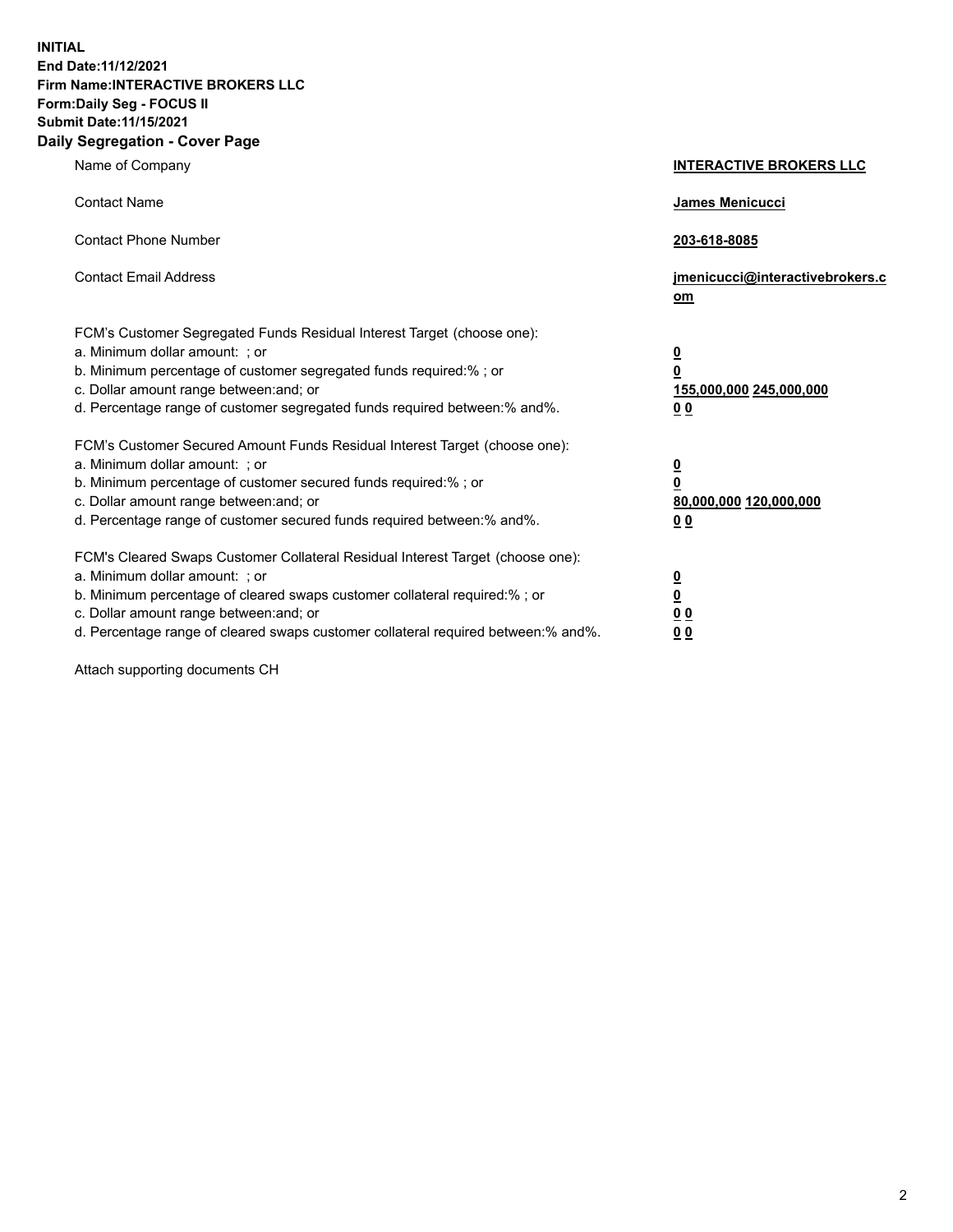## **INITIAL End Date:11/12/2021 Firm Name:INTERACTIVE BROKERS LLC Form:Daily Seg - FOCUS II Submit Date:11/15/2021 Daily Segregation - Secured Amounts**

|     | Daily Ocglegation - Occuled Anioants                                                                       |                                |
|-----|------------------------------------------------------------------------------------------------------------|--------------------------------|
|     | Foreign Futures and Foreign Options Secured Amounts                                                        |                                |
|     | Amount required to be set aside pursuant to law, rule or regulation of a foreign                           | $0$ [7305]                     |
|     | government or a rule of a self-regulatory organization authorized thereunder                               |                                |
| 1.  | Net ledger balance - Foreign Futures and Foreign Option Trading - All Customers                            |                                |
|     | A. Cash                                                                                                    | 511,297,038 [7315]             |
|     | B. Securities (at market)                                                                                  | $0$ [7317]                     |
| 2.  | Net unrealized profit (loss) in open futures contracts traded on a foreign board of trade                  | 196,999 [7325]                 |
| 3.  | Exchange traded options                                                                                    |                                |
|     | a. Market value of open option contracts purchased on a foreign board of trade                             | 146,812 [7335]                 |
|     | b. Market value of open contracts granted (sold) on a foreign board of trade                               | $-803$ [7337]                  |
| 4.  | Net equity (deficit) (add lines 1. 2. and 3.)                                                              | 511,640,046 [7345]             |
| 5.  | Account liquidating to a deficit and account with a debit balances - gross amount                          | $6,753$ [7351]                 |
|     | Less: amount offset by customer owned securities                                                           | 0 [7352] 6,753 [7354]          |
| 6.  | Amount required to be set aside as the secured amount - Net Liquidating Equity                             | 511,646,799 [7355]             |
|     | Method (add lines 4 and 5)                                                                                 |                                |
| 7.  | Greater of amount required to be set aside pursuant to foreign jurisdiction (above) or line                | 511,646,799 [7360]             |
|     | 6.                                                                                                         |                                |
|     | FUNDS DEPOSITED IN SEPARATE REGULATION 30.7 ACCOUNTS                                                       |                                |
| 1.  | Cash in banks                                                                                              |                                |
|     | A. Banks located in the United States                                                                      | 48,714,764 [7500]              |
|     | B. Other banks qualified under Regulation 30.7                                                             | 0 [7520] 48,714,764 [7530]     |
| 2.  | <b>Securities</b>                                                                                          |                                |
|     | A. In safekeeping with banks located in the United States                                                  | 320,980,740 [7540]             |
|     | B. In safekeeping with other banks qualified under Regulation 30.7                                         | 0 [7560] 320,980,740 [7570]    |
| 3.  | Equities with registered futures commission merchants                                                      |                                |
|     | A. Cash                                                                                                    | $0$ [7580]                     |
|     | <b>B.</b> Securities                                                                                       | $0$ [7590]                     |
|     | C. Unrealized gain (loss) on open futures contracts                                                        | $0$ [7600]                     |
|     | D. Value of long option contracts                                                                          | $0$ [7610]                     |
|     | E. Value of short option contracts                                                                         | 0 [7615] 0 [7620]              |
| 4.  | Amounts held by clearing organizations of foreign boards of trade                                          |                                |
|     | A. Cash                                                                                                    | $0$ [7640]                     |
|     | <b>B.</b> Securities                                                                                       | $0$ [7650]                     |
|     | C. Amount due to (from) clearing organization - daily variation                                            | $0$ [7660]                     |
|     | D. Value of long option contracts                                                                          | $0$ [7670]                     |
|     | E. Value of short option contracts                                                                         | 0 [7675] 0 [7680]              |
| 5.  | Amounts held by members of foreign boards of trade                                                         |                                |
|     | A. Cash                                                                                                    | 251,988,191 [7700]             |
|     | <b>B.</b> Securities                                                                                       | $0$ [7710]                     |
|     | C. Unrealized gain (loss) on open futures contracts                                                        | 11,753,536 [7720]              |
|     | D. Value of long option contracts                                                                          | 146,812 [7730]                 |
|     | E. Value of short option contracts                                                                         | -803 [7735] 263,887,736 [7740] |
| 6.  | Amounts with other depositories designated by a foreign board of trade                                     | 0 [7760]                       |
| 7.  | Segregated funds on hand                                                                                   | $0$ [7765]                     |
| 8.  | Total funds in separate section 30.7 accounts                                                              | 633,583,240 [7770]             |
| 9.  | Excess (deficiency) Set Aside for Secured Amount (subtract line 7 Secured Statement<br>Page 1 from Line 8) | 121,936,441 [7380]             |
| 10. | Management Target Amount for Excess funds in separate section 30.7 accounts                                | 80,000,000 [7780]              |
| 11. | Excess (deficiency) funds in separate 30.7 accounts over (under) Management Target                         | 41,936,441 [7785]              |
|     |                                                                                                            |                                |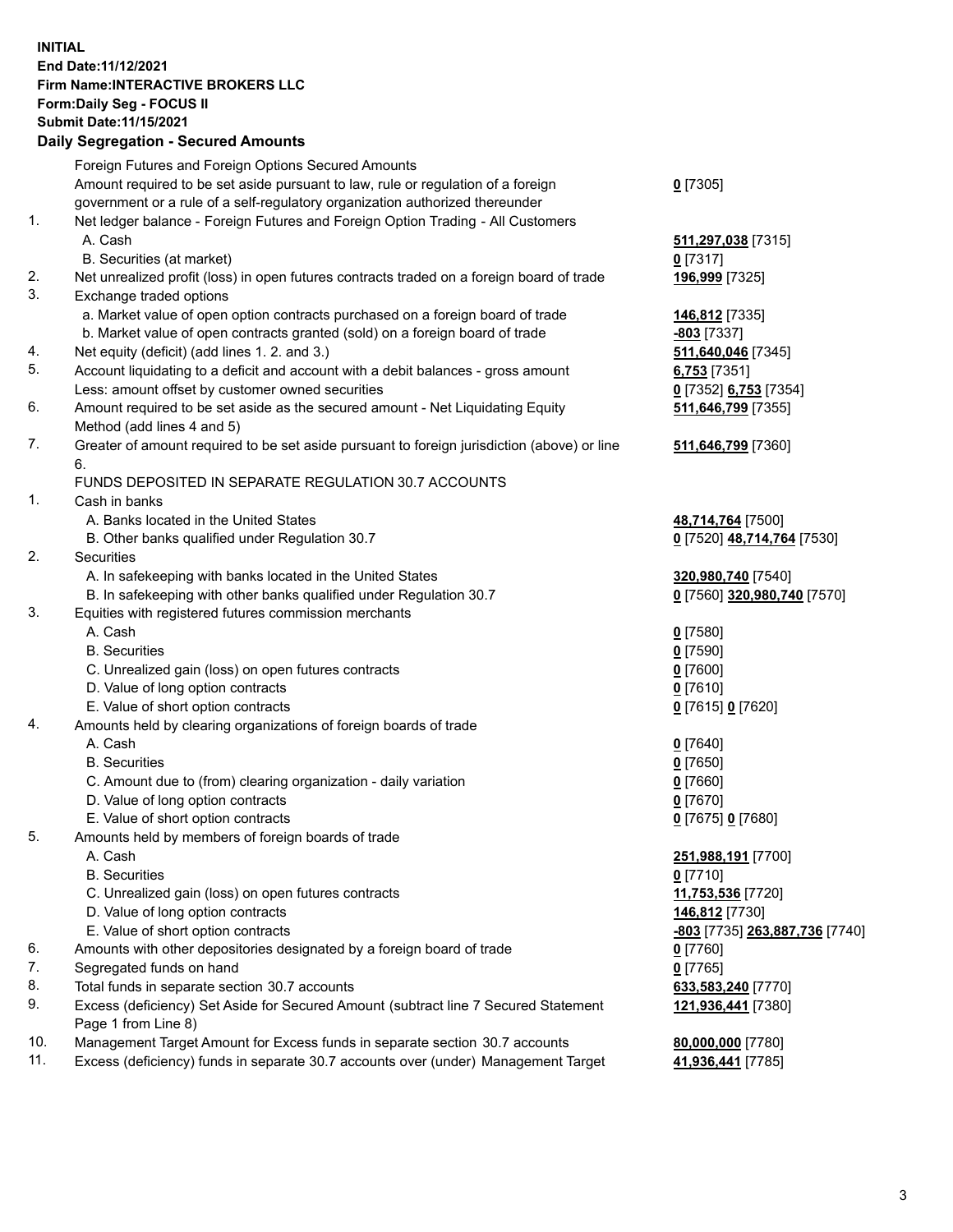**INITIAL End Date:11/12/2021 Firm Name:INTERACTIVE BROKERS LLC Form:Daily Seg - FOCUS II Submit Date:11/15/2021 Daily Segregation - Segregation Statement** SEGREGATION REQUIREMENTS(Section 4d(2) of the CEAct) 1. Net ledger balance A. Cash **7,418,514,786** [7010] B. Securities (at market) **0** [7020] 2. Net unrealized profit (loss) in open futures contracts traded on a contract market **299,042,498** [7030] 3. Exchange traded options A. Add market value of open option contracts purchased on a contract market **506,226,681** [7032] B. Deduct market value of open option contracts granted (sold) on a contract market **-407,171,111** [7033] 4. Net equity (deficit) (add lines 1, 2 and 3) **7,816,612,854** [7040] 5. Accounts liquidating to a deficit and accounts with debit balances - gross amount **1,079,853** [7045] Less: amount offset by customer securities **0** [7047] **1,079,853** [7050] 6. Amount required to be segregated (add lines 4 and 5) **7,817,692,707** [7060] FUNDS IN SEGREGATED ACCOUNTS 7. Deposited in segregated funds bank accounts A. Cash **1,793,276,696** [7070] B. Securities representing investments of customers' funds (at market) **3,682,277,730** [7080] C. Securities held for particular customers or option customers in lieu of cash (at market) **0** [7090] 8. Margins on deposit with derivatives clearing organizations of contract markets A. Cash **1,987,612,912** [7100] B. Securities representing investments of customers' funds (at market) **517,497,681** [7110] C. Securities held for particular customers or option customers in lieu of cash (at market) **0** [7120] 9. Net settlement from (to) derivatives clearing organizations of contract markets **14,101,948** [7130] 10. Exchange traded options A. Value of open long option contracts **505,981,348** [7132] B. Value of open short option contracts **-406,986,880** [7133] 11. Net equities with other FCMs A. Net liquidating equity **0** [7140] B. Securities representing investments of customers' funds (at market) **0** [7160] C. Securities held for particular customers or option customers in lieu of cash (at market) **0** [7170] 12. Segregated funds on hand **0** [7150] 13. Total amount in segregation (add lines 7 through 12) **8,093,761,435** [7180] 14. Excess (deficiency) funds in segregation (subtract line 6 from line 13) **276,068,728** [7190] 15. Management Target Amount for Excess funds in segregation **155,000,000** [7194] 16. Excess (deficiency) funds in segregation over (under) Management Target Amount **121,068,728** [7198]

Excess